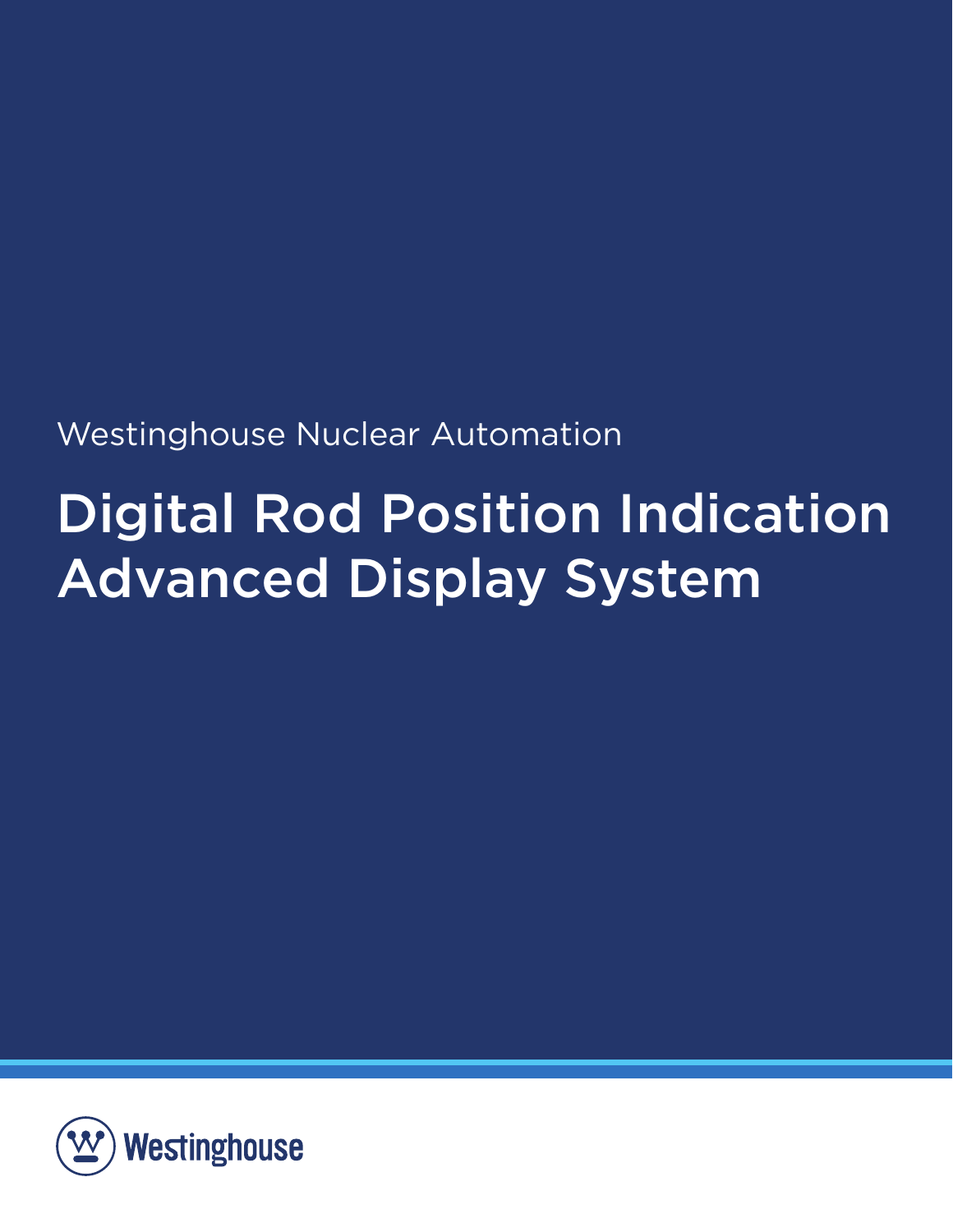

*DRPI Advanced Display System (DADS)*

# Background

The Westinghouse digital rod position indication (DRPI) display system has been the backbone of the DRPI architecture for more than 40 years. Recent advancements in technology have created the opportunity for the addition of advanced diagnostic/maintenance utilities, outage tools, system error detection/logging, and shorter addressing cycles with the data cabinets.

Our DRPI Advanced Display System (DADS) provides these features and functional redundancy while keeping with the fit and function of the earlier design. The Westinghouse DADS design requires no plant design changes and can be installed in a few hours.

# **Description**

The DADS continuously communicates with Westinghouse data cabinets using existing plant cabling to provide reliable and up-to-date rod position and alarm information to the control room and plant computer. The most essential input/ output (I/O) communication and alarm calculations are managed at the component level on a fieldprogrammable gate array (FPGA), which provides a deterministic, hardware-based performance far exceeding the original display cabinet.

Redundant drawers can each detect system or data errors and display those errors along with rod positions on two rugged 18.5-inch control room displays.

This redundant system design isolates the trains, which allows for maintenance on one train while the other train continues to display data. If a display fails, all rod positions and alarms are presented on the other display so all information is provided to the operator.

A maintenance laptop can be connected to either drawer to troubleshoot I/O or download error and history logs. Log files in DADS are captured on solid-state memory, and a complete fuel cycle worth of operational data is collected. The DADS display power supplies are hot-swappable, and both trains monitor their health.

In the past, rod drop testing has been performed by a separate system, but with DADS the testing is integrated and simple, reducing critical path time. An additional signal input from the reactor trip breaker is required to use the rod drop function.

# Maintenance Laptop

The maintenance laptop supplied with the DADS is a very powerful tool that can be connected online or offline. It displays rod data and alarms in the same format as the DADS display. Its advanced troubleshooting functions can easily detect faults within the system, such as a pulled down logic bit in the data cabinet, and provides flexibility to place the system in half accuracy mode to minimize the impact of failures. The laptop provides a recording and playback feature that allows the user to trace through all faults and problems in the system to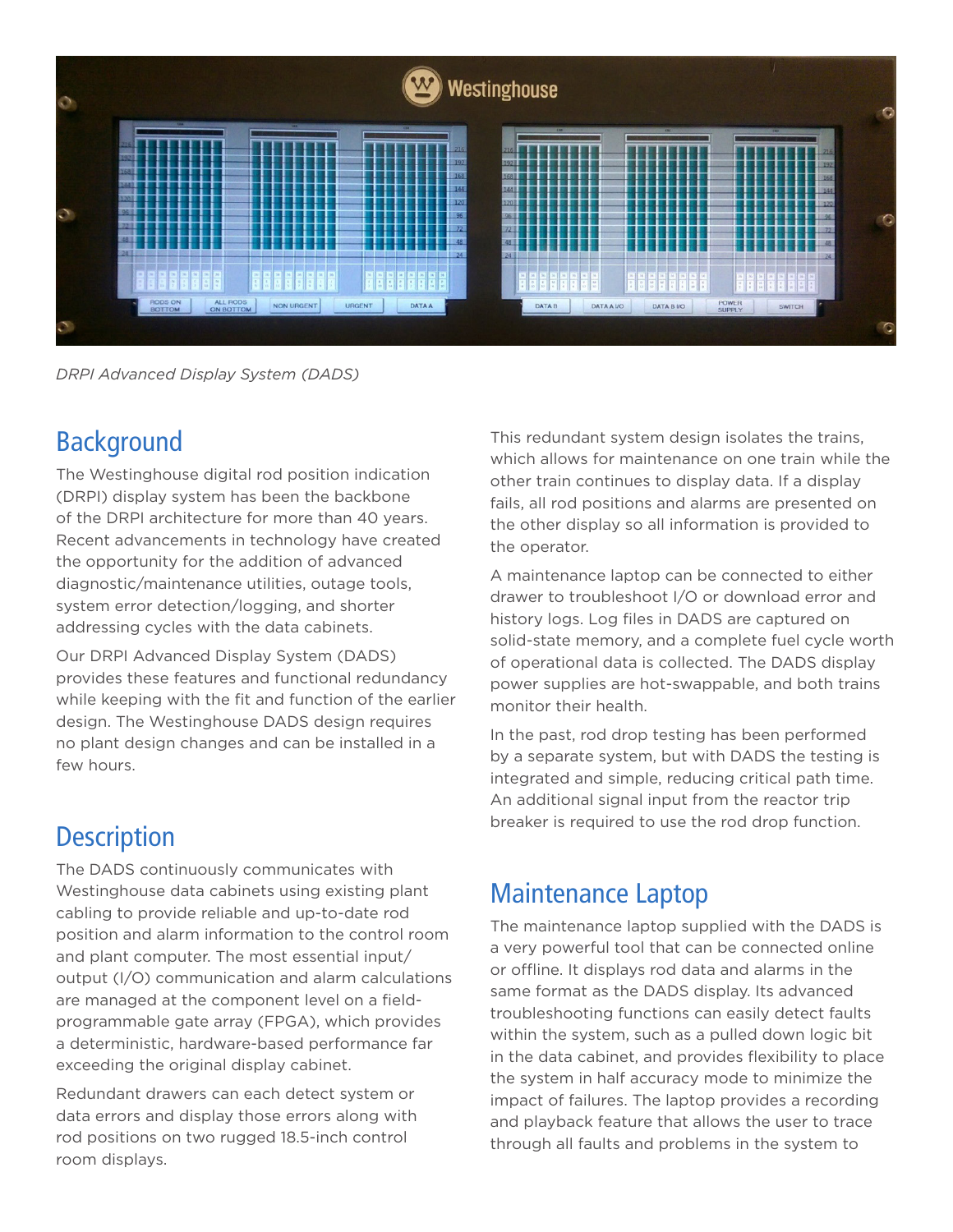

*Redundant hot swappable power supply*

pinpoint issue locations, such as the data cabinets or the display. The laptop has the following main windows:

- Main Menu Bar
- System Status (Live view of each cRIO with all rod positions, gray codes and alarms)
- Resource Status
- Time Sync
- Error Log Viewer
- History File Viewer with Playback Controls
- Configuration Maintenance

### DADS Base System

The Westinghouse base scope DADS is provided with the new chassis and includes redundant display drawers and redundant power supplies. We include the maintenance laptop computer and the following items:

- Standard Factory Acceptance Procedure
- Standard Site Acceptance Procedure
- Integrated Rod Drop Function
- Electromagnetic Interference/Radio-frequency Interference Test Report to International Electrotechnical Commission Standards
- **Technical Manual** 
	- Technical Description and Operation of the System
	- Site Acceptance Tests
	- Installation Instructions
- System Drawings
- Uses Existing Field Interconnections
- Power
- Plant Computer Standard Interface
- Data Cabinets
- **Annunciator**

# DADS Optional Scope

The following items are customer dependent, and Westinghouse provides them for convenience as optional scope:

- 1. Westinghouse Site Advisory Support (one person for five days at 12 hours a day)
- 2. Site Installation
- 3. Design Change (Modification) Package implementation or support
- 4. Simulator Update
- 5. Licensing Support 50.59 creation
- 6. Training for operators, technicians or system engineers
- 7. Updates to existing DRPI technical manuals and drawings
- 8. Failure Modes and Effects Analysis or Reliability Analysis
- 9. Software Hazards Analysis
- 10. Custom Data Link to Plant Computer
- 11. Cyber Security Assessments/Remediation
- 12. WDATS DRPI Automated Testing System; simulates inputs to data cabinets or to DADS display